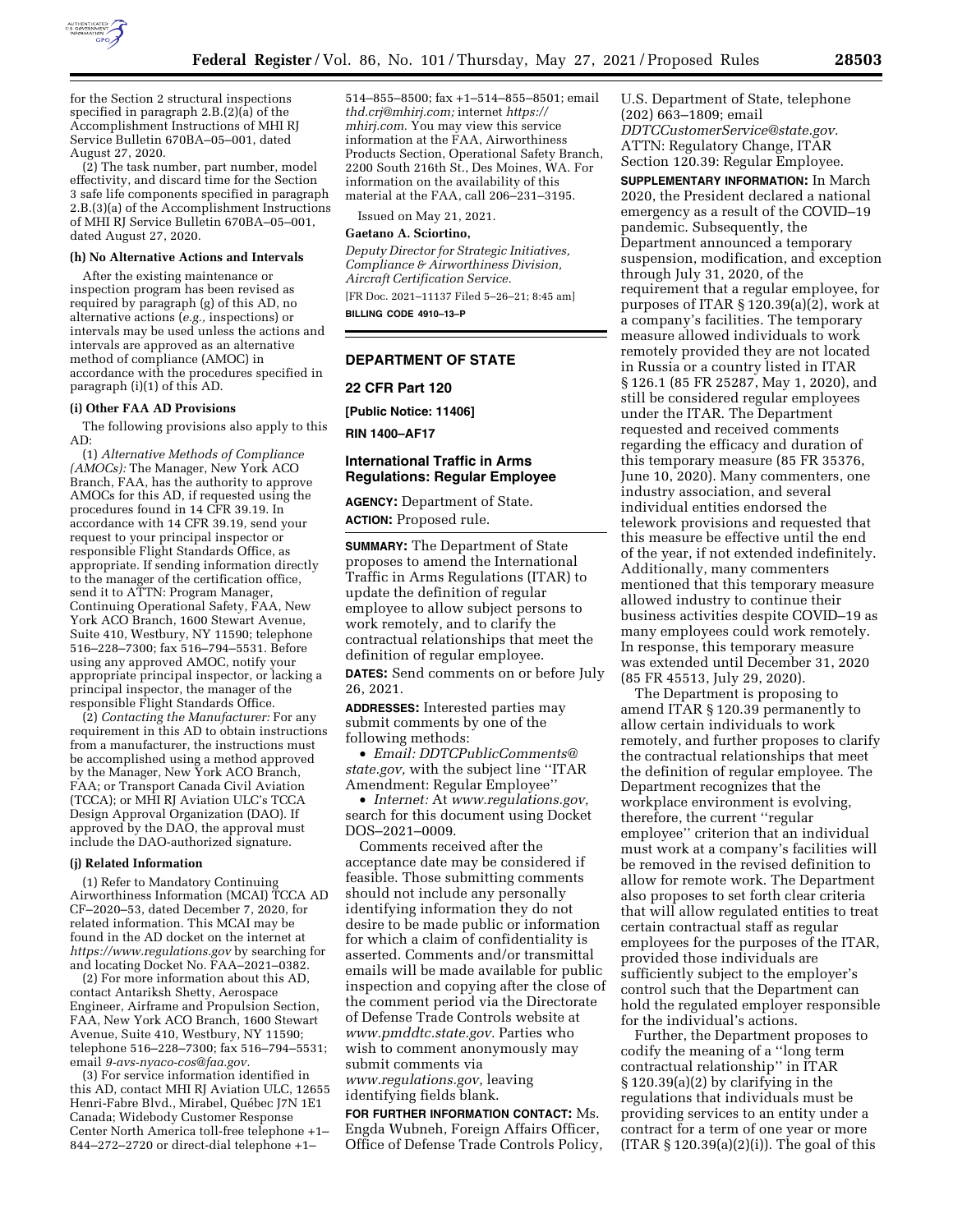provision is to minimize the risk of diversion of U.S. defense articles. The delineation of a contract for one year or more was selected in part based on the Department's expectation that a longterm contractor will receive superior orientation and training from a regulated entity upon onboarding, and the ability to absorb and apply training materials and adhere to compliance policies and procedures (*e.g.,* ITARrelated training) is more likely to occur with at least a year of experience on the job. For those individuals not in a ''long term contractual relationship'' with a regulated entity (*i.e.,* where the contract is less than one year), the Department will allow such individuals to be treated as regular employees provided that, in addition to the control and nondisclosure considerations described in ITAR § 120.39(a)(3), the individual also maintains an active security clearance approved by the United States or by the government of the entity to which the individual's services are provided. Lastly, although employment type is not explicitly referenced in the definition, individuals providing services pursuant to a contractual relationship can include independent contractors, seconded employees, individuals provided by a staffing agency, or contractors provided by a contracting agency.

## **Regulatory Analysis and Notices**

## *Administrative Procedure Act*

The Department of State is of the opinion that controlling the import and export of defense articles and services is a foreign affairs function of the United States Government and that rules implementing this function are exempt from sections 553 (rulemaking) and 554 (adjudications) of the Administrative Procedure Act (APA), pursuant to 5 U.S.C. 553(a)(1). Since the Department is of the opinion that this rule is exempt from 5 U.S.C 553, it is the view of the Department that the provisions of Section 553(d) do not apply to this rulemaking.

## *Regulatory Flexibility Act*

Since this rule is exempt from the notice-and-comment provisions of 5 U.S.C. 553(b), it does not require analysis under the Regulatory Flexibility Act.

# *Unfunded Mandates Reform Act of 1995*

This rulemaking does not involve a mandate that will result in the expenditure by State, local, and tribal governments, in the aggregate, or by the private sector, of \$100 million or more in any year and it will not significantly or uniquely affect small governments.

Therefore, no actions are deemed necessary under the provisions of the Unfunded Mandates Reform Act of 1995.

# *Executive Orders 12372 and 13132*

This rulemaking will not have substantial direct effects on the States, on the relationship between the National Government and the States, or on the distribution of power and responsibilities among the various levels of government. Therefore, in accordance with Executive Order 13132, it is determined that this proposed amendment does not have sufficient federalism implications to require consultations or warrant the preparation of a federalism summary impact statement. The regulations implementing Executive Order 12372 regarding intergovernmental consultation on Federal programs and activities do not apply to this rulemaking.

## *Executive Orders 12866 and 13563*

Executive Orders 12866 and 13563 direct agencies to assess all costs and benefits of available regulatory alternatives and, if regulation is necessary, to select regulatory approaches that maximize net benefits (including potential economic, environmental, public health and safety effects, distributed impacts, and equity). This rule's scope does not impose additional regulatory requirements or obligations; therefore, the Department believes costs associated with this rule will be minimal. Although the Department cannot determine based on available data how many fewer licenses will be submitted as a result of this rule, the amendment to the definition will inherently relieve the licensing burden for any exporter utilizing it in a qualifying scenario. Executive Order 13563 emphasizes the importance of quantifying both costs and benefits, of reducing costs, of harmonizing rules, and of promoting flexibility. This rule has not been designated a ''significant regulatory action'' by the Office and Information and Regulatory Affairs under Executive Order 12866.

#### *Executive Order 12988*

The Department of State has reviewed this rulemaking in light of Executive Order 12988 to eliminate ambiguity, minimize litigation, establish clear legal standards, and reduce burden.

#### *Executive Order 13175*

The Department of State has determined that this rulemaking will not have tribal implications, will not impose substantial direct compliance costs on Indian tribal governments, and will not preempt tribal law. Accordingly, Executive Order 13175 does not apply to this rulemaking.

## *Paperwork Reduction Act*

This rulemaking does not impose or revise any information collections subject to 44 U.S.C. chapter 35.

#### **List of Subjects in 22 CFR Part 120**

Arms and munitions, Classified information, Exports.

For the reasons set forth above, title 22, chapter I, subchapter M, part 120 of the Code of Federal Regulations is proposed to be amended as follows:

# **PART 120—PURPOSE AND DEFINITIONS**

■ 1. The authority citation for part 120 continues to read as follows:

**Authority:** Secs. 2, 38, and 71, Pub. L. 90– 629, 90 Stat. 744 (22 U.S.C. 2752, 2778, 2797); 22 U.S.C. 2794; 22 U.S.C. 2651a; Pub. L. 105–261, 112 Stat. 1920; Pub. L. 111–266; Section 1261, Pub. L. 112–239; E.O. 13637, 78 FR 16129.

■ 2. Section 120.39 is revised to read as follows:

### **§ 120.39 Regular employee.**

(a) *Regular employee* means:

(1) An individual permanently and directly employed by an entity; or

(2) An individual providing services to an entity:

(i) Under a contract with a term of one year or more;

(ii) Who works under the entity's direction and control;

(iii) Who works full time for the entity;

(iv) Who is subject to the entity's compliance policies and procedures; and

(v) Who executes a nondisclosure agreement with the entity that provides assurances that the individual will not transfer any defense articles to persons or entities unless specifically authorized by the entity; or

(3) An individual providing services to an entity:

(i) Under a contract with a term of less than one year;

(ii) Who maintains an active security clearance approved by the United States or by the government of the entity to which the individual is providing services;

(iii) Who works under the entity's direction and control;

(iv) Who works full time for the entity;

(v) Who is subject to the entity's compliance policies and procedures; and